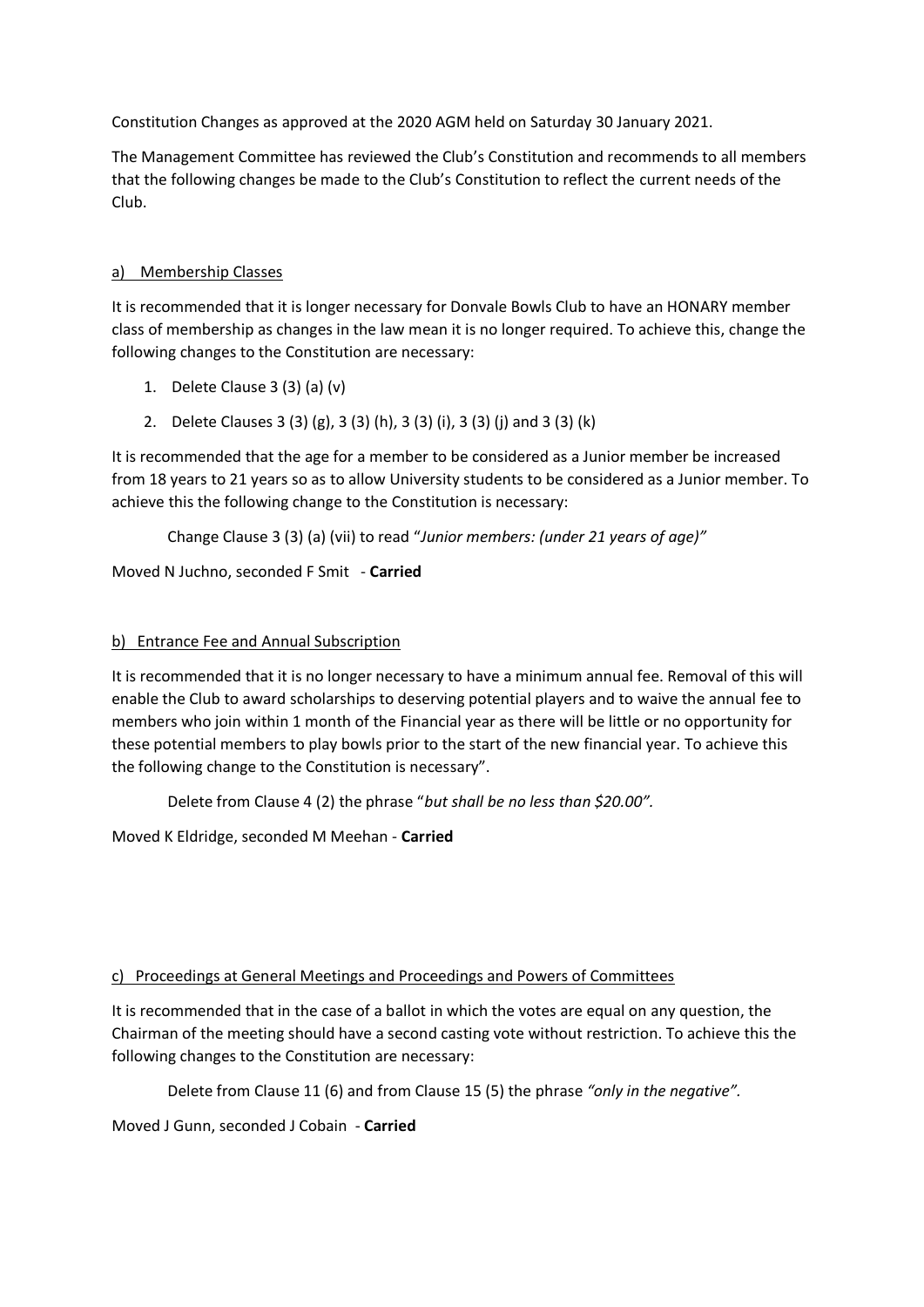## d) Committee

It is recommended that in order to increase the stability and continuity of the Officers of the Club (INC) that these Officers of the Club be divided into 2 groups and that each of the groups be elected for a period of 2 years instead of the current 1 year and that the election for each of these groups be on the basis of being elected on alternate years. To achieve this the following changes to the Constitution are necessary:

- 1. Delete from Clause 13 (1) (e) the word "*and"*
- 2. Change Clause 13 (1) (f) to "*a Greens Director and"*
- 3. Add Clause 13 (1) (g) which reads "*two ordinary committee members".*
- 4. Delete from Clause 13(1) "*each of whom shall be elected at the Annual General Meeting in each year"* and replace it with:

*"The officers of the Club shall be divided into two groups for the purposes of election, these groups being.*

*Group A*

*Chairman*

*One Vice-Chairman*

*Assistant Secretary*

*Greens Director*

*One ordinary committee member*

*Group B*

*One Vice-Chairman*

*Secretary*

*Treasurer*

*One ordinary committee member*

*The election of the members of Group A shall be for a period of two years and shall occur at an annual general meeting. The election of the members of Group B shall be for a period of two years and shall occur at the annual general meeting following the election of the members of Group A. The election of the members of Group A and the members of Group B shall then continue on an alternate year basis".*

- 5. Delete Clause 13 (2) (c)
- 6. Delete Clause 13 (3) and replace it with *"Each committee member shall, subject to these Rules, hold office until the conclusion of the annual general meeting next following the expiry of the period of his/her election but is eligible for re-election. If a casual vacancy occurs on the Committee, the Committee may appoint a member of the Club (or, in the case of a nominee of a section of the Club a committee member of that Section) to fill the vacancy and he/she shall hold office, subject to these Rules,*